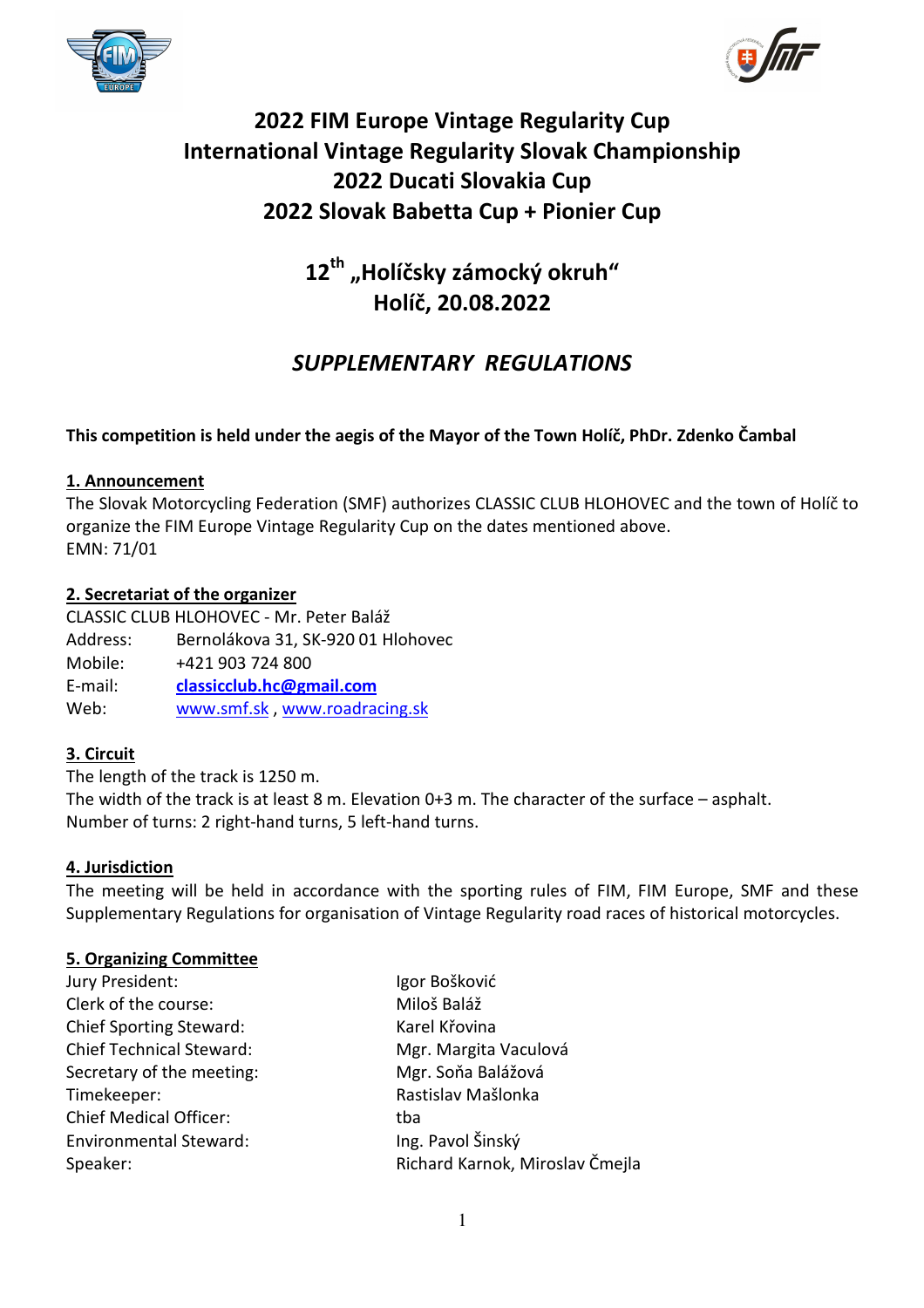



## **6. Number of riders allowed**

| Maximum number of riders allowed: |           |                   |  |
|-----------------------------------|-----------|-------------------|--|
| for solo motorcycle: practice:    |           | $max$ 30          |  |
|                                   | race:     | max <sub>28</sub> |  |
| for sidecar:                      | practice: | max 14            |  |
|                                   | race:     | max 12            |  |

## **7. Entries**

Entries must be submitted on the official entry forms by **31.7.2022** at the latest.

## **8. Entry Fee**

| Solo motorcycles - until 1949                       | 60€  |
|-----------------------------------------------------|------|
| Solo motorcycles - 1950-1990                        | 110€ |
| Sidecar - until 1983 (min. number of crews 6) 110 € |      |
| Lap of Honour                                       | 60€  |
|                                                     |      |
| Start in another category plus                      | 60€  |

The administrative verification will take place on Friday, 19.8.2022 from 15:00 to 22:00 and on Saturday 20.8.2022 from 7:00 to 8:30 AM. **We recommend to all riders to come to the administrative verification on Friday!**

## **9. Categories and classes**

| Category        |                            | <b>Year of production</b> | <b>Start. Number</b> |
|-----------------|----------------------------|---------------------------|----------------------|
| Class A 1       | Motorcycles                | up to year 1949           |                      |
|                 | Motorcycles 125cc          | up to year 1978           | 2xx                  |
|                 | Motorcycles 50cc           | up to year 1990           |                      |
| <b>Class A2</b> | Motorcycles 175cc - 250 cc | up to year 1978           | 3xx                  |
| <b>Class B</b>  | Motorcycles 350cc, 500cc   | up to year 1978           | 5xx                  |
| <b>Class C</b>  | Motorcycles up to 750cc    | up to year 1983           | 7xx                  |
| <b>Class D</b>  | Motorcycles up to 1300cc   | up to year 1990           | 9xx                  |
| <b>Class E</b>  | Sidecar                    | up to year 1990           | 1xx                  |
| Lap of Honour   |                            | up to year 1949           |                      |

This event (Regularity Race) is open to all competitors holding a SMF licence, International licence, FIM Europe licence - together with a start permission.

All licence holders will be put to the evaluation of European Cup.

Each rider or passenger confirms with his/her signature that he/she is insured in accordance with the FIM regulations.

Only historical sporting motorcycles made up to **1990** are allowed in this competition.

## **10. Technical inspection**

No rider or machine is permitted onto the track unless his/her machine passed the technical inspection.

| <b>Technical inspection:</b> | Friday, 19.08.2022   | 16:00 – 21:00 |
|------------------------------|----------------------|---------------|
|                              | Saturday, 20.08.2022 | 07:00 – 08:30 |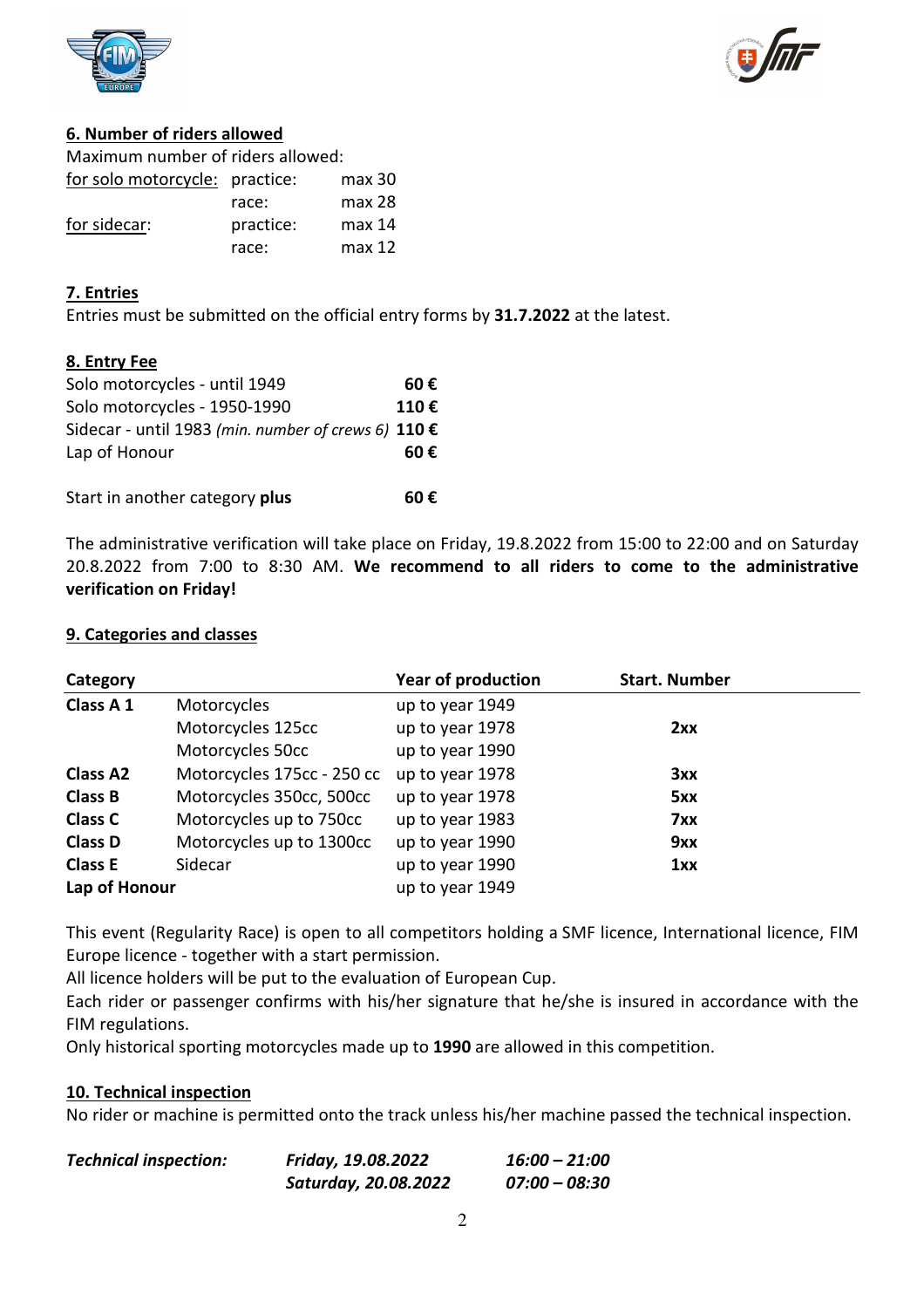



A rider must attend the inspection together with prescribed equipment, a signed entry form, a licence and the technical documentation. The entry form must be accompanied by starting permission of his FNM (this does not apply for the SMF riders). In case an accident during the meeting the technical control will be carried out again.

## **11. Transponders**

Timekeeping is done with transponders. Transponders will be allocated to riders after the administrative and technical verification. In case of loss or damage to the transponder, the rider is obliged to pay the organizer a compensation of 500 €.

## **12. Practice**

According to the time schedule. It is strictly forbidden to ride on the track with the competing machine outside the time of the official practices.

It is strictly forbidden to use any measuring devices on the track during practice and during the race. The use of a measuring device will result in immediate disqualification from the event.

## **The provisional schedule**:

| Suturaay, Zo. August, Zozz - Timed practice |                       |                        |  |
|---------------------------------------------|-----------------------|------------------------|--|
| <b>Class</b>                                | <b>First practice</b> | <b>Second practice</b> |  |
| 1. A1                                       | 09:00                 | 10:45                  |  |
| $2. C + D$                                  | 09:15                 | 11:00                  |  |
| 3. Pionier Cup + Babetta Cup                | 09:30                 | 11:15                  |  |
| 4. B + Ducati Cup                           | 09:45                 | 11:30                  |  |
| 5. A2                                       | 10:00                 | 11:45                  |  |
| 6. E-sidecar                                | 10:15                 | 12:00                  |  |
| 7. Lap of Honour (no timing)                | 10:30                 |                        |  |
| <b>Break</b>                                | $12.20 - 13.30$       |                        |  |
|                                             |                       |                        |  |

## *Saturday, 20. August, 2022 - Timed practice*

Those riders, who will complete during the practice a minimum of 3 laps and will fulfil the conditions set by organizer, will classify for the race.

## **13. Race**

#### **Saturday 20. August 2022**

| <b>Class</b>                 | <b>Start</b> |
|------------------------------|--------------|
| 1. Lap of Honour (no timing) | 14:00        |
| 2. A1                        | 14:20        |
| $3. C + D$                   | 14:40        |
| 4. Pionier Cup + Babetta Cup | 15:00        |
| 5. B                         | 15:20        |
| 6. Ducati Cup                | 15:40        |
| 7. A <sub>2</sub>            | 16:00        |
| 8. E-sidecar                 | 16:20        |

The Races will last 13 min + Warm up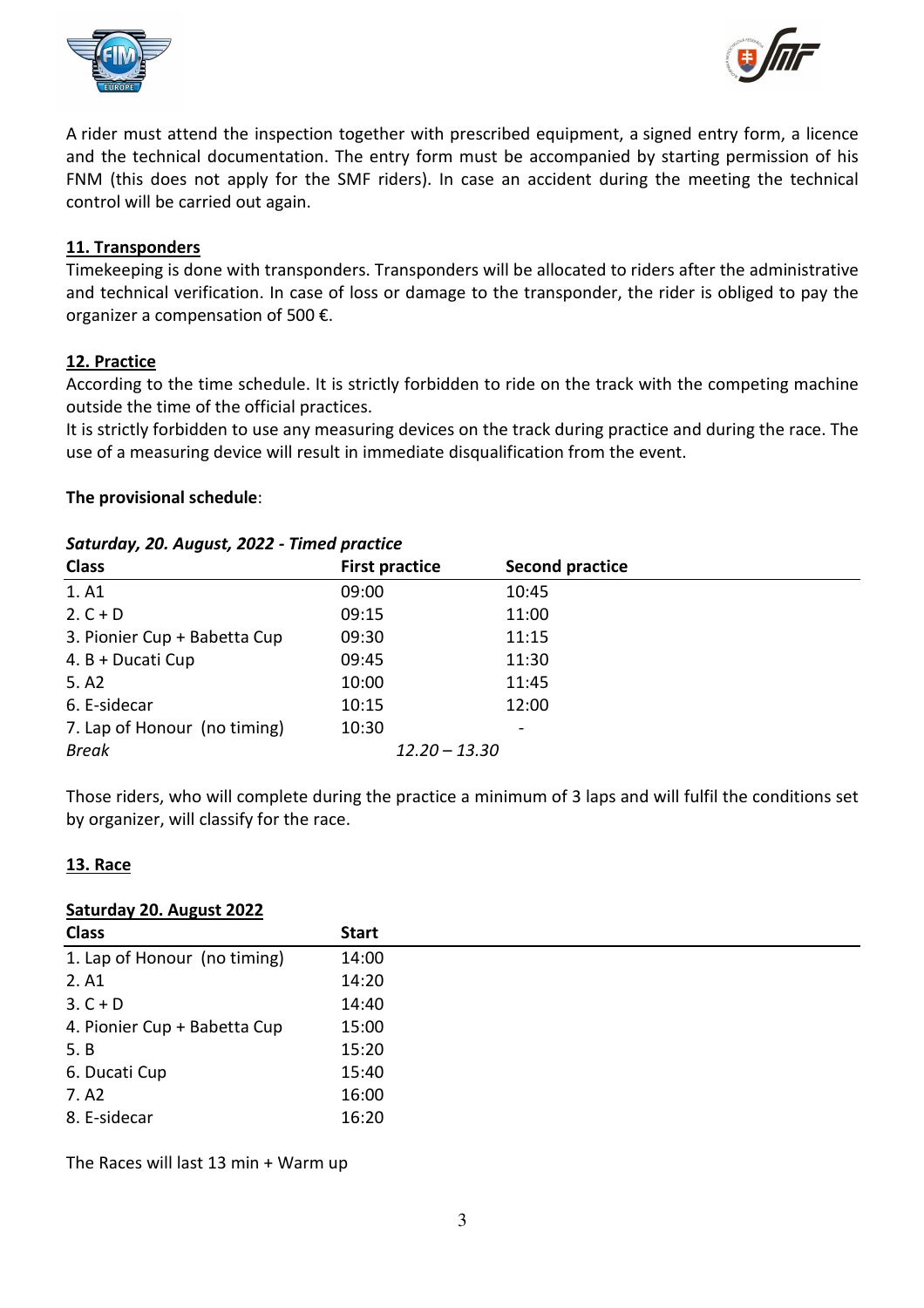



Practice times are not published for regularity races. Starting positions will not be according to times achieved, but in the order in which competitors arrive at the start from the preparation area. (for time reasons only for one-day events).

Those competitors who complete the required number of laps (3) in the practice and meet all the conditions set by the organiser will qualify for the race.

The start of the regularity race will be mass start in all classes, with the engine running on the starter's signal.

An early start will be penalized with 60 penalty points.

In case of bad weather the start will be individual due to safety of the riders. After completing the first lap the timekeepers will record subsequent laps. The measured times are compared with the base time of the second lap. The lap comparison is specified before the race and they are known only to the sporting steward and the timekeeper. Time differences from the base lap are scored to tenths of a second. The final scores are added to the points, the ranking is determined by the sum of the penalty points. In the event of a tie in points, the time difference of 0.001 seconds shall be used. All competitors who cross the finish line under the chequered flag are classified.

## **14. Class merging**

In case of a low number of competitors the classes can be merged.

## **15. Prizes**

**16. Flag signals**

The riders placed on the first 3 places receive a trophy – minimum 6 rivers in one class.

| 16. Flag signals                        |                                                                                                                                                                     |
|-----------------------------------------|---------------------------------------------------------------------------------------------------------------------------------------------------------------------|
| <b>NATIONAL FLAG</b>                    | - start                                                                                                                                                             |
| <b>CHEQUERED FLAG</b>                   | - finish of a race or practice                                                                                                                                      |
| <b>RED FLAG</b>                         | - riders are obliged to slow down immediately, without overtaking,<br>finish the lap and leave the track when entering the paddock                                  |
| <b>BLUE FLAG</b>                        | - signals a rider that he will be overtaken                                                                                                                         |
| <b>WHITE FLAG</b>                       | - service vehicle on the track (ambulance, etc.), no overtaking                                                                                                     |
| YELLOW FLAG                             | - danger signal, overtaking prohibited, reduce speed, prepare to<br>change direction. Overtaking is prohibited up to the point where<br>the signal is a green flag. |
| <b>DOUBLE YELLOW FLAG</b>               | - a signal to slow down, do not overtake and be prepared to change<br>direction or stop. Overtaking is strictly prohibited, be prepared to<br>stop.                 |
| YELLOW FLAG with red stripes            | - interference with track grip (oil, gravel, grass or other debris). Not<br>used in rain                                                                            |
| <b>GREEN FLAG</b>                       | -track clear and overrides previous prohibitions and orders (used<br>only after yellow flag)                                                                        |
| WHITE FLAG with a red<br>diagonal cross | - signals raindrops or rain                                                                                                                                         |

## **17. Riding and Clothing Rules**

Every competitor must ride in a manner which does not constitute a danger to other riders nor hinder them their riding.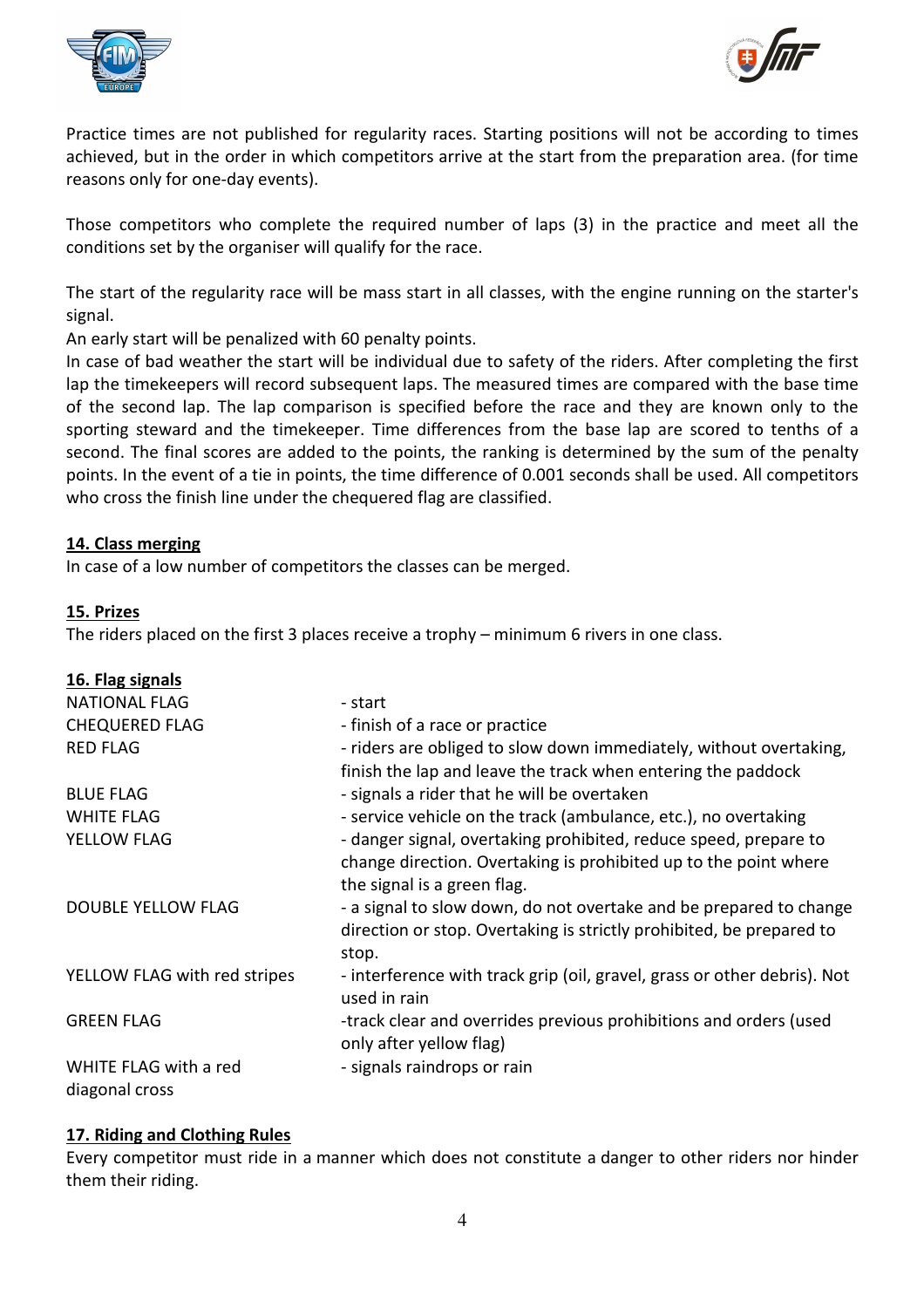



It is necessary to respect the slower riders.

A rider breaking the sporting rules may be excluded from the competition. Each rider must have a homologated helmet, leather suit, boots and gloves.

## **18. Protest**

## **No protest can be lodged against the recorded times during the Regularity races.**

All other races must be lodged in writing in accordance with the SMF and FIM Regulations and accompanied by the fee of 150  $\epsilon$ .

## **19. Fuel**

The organizer does not provide the fuel.

## **20. Environmental regulations**

Washing of motorcycles is only permitted without any chemical substances and in an area specially designed for this purpose. Pouring or throwing away used oil or any other petrol waste outside the marked boxes is forbidden. It is compulsory for riders and their teams to use the environmental mats (size 160x100 cm) while parking, doing repair works, refuelling and under the waste boxes. The environmental mat must have an absorbent upper part and an impermeable bottom part. Riders are not allowed to spill out any waste water in the car park out of their trailers and caravans. It is only possible to do this at a place that is set up for this purpose. It is forbidden to damage the flora and fauna by inappropriate treatment or parking. These regulations are mandatory. Any infractions of these rules may be financially penalised by up to 333 €.

## **21. Testing for the presence of alcohol**

Riders participating in an SMF event may be breath tested for alcohol at any time during the event in accordance with the following rules: during the event = for the purposes of this regulation means 12 hours before the rider rides his motorcycle for the first time during event and ending 15 minutes after the last race in his category. For the avoidance of doubt, the ingestion and consumption of alcohol during the prize-giving is not considered a breach of the FIM Medical Code, provided that this prizegiving takes place at the end of the event.

## **22. Insurance**

Each rider must be insured against an accident. The organizer disclaims all responsibility for damage to a machine, its accessories and components arising out of accident, fire or other cases.

## **23. Waiver of claims against sporting stewards**

Independently of the FIM, FIM Europe, SMF Sporting Codes, riders and passengers by participating renounce all right of appeal against the organizer, his representatives or agents by arbitration or before a tribunal or any other manner not foreseen by the FIM, FIM Europe, SMF Sporting Codes for any damages caused by their actions or negligence.

Date: 19.05.2021

 Peter Baláž Clerk of the Course

Approved by FIM Europe: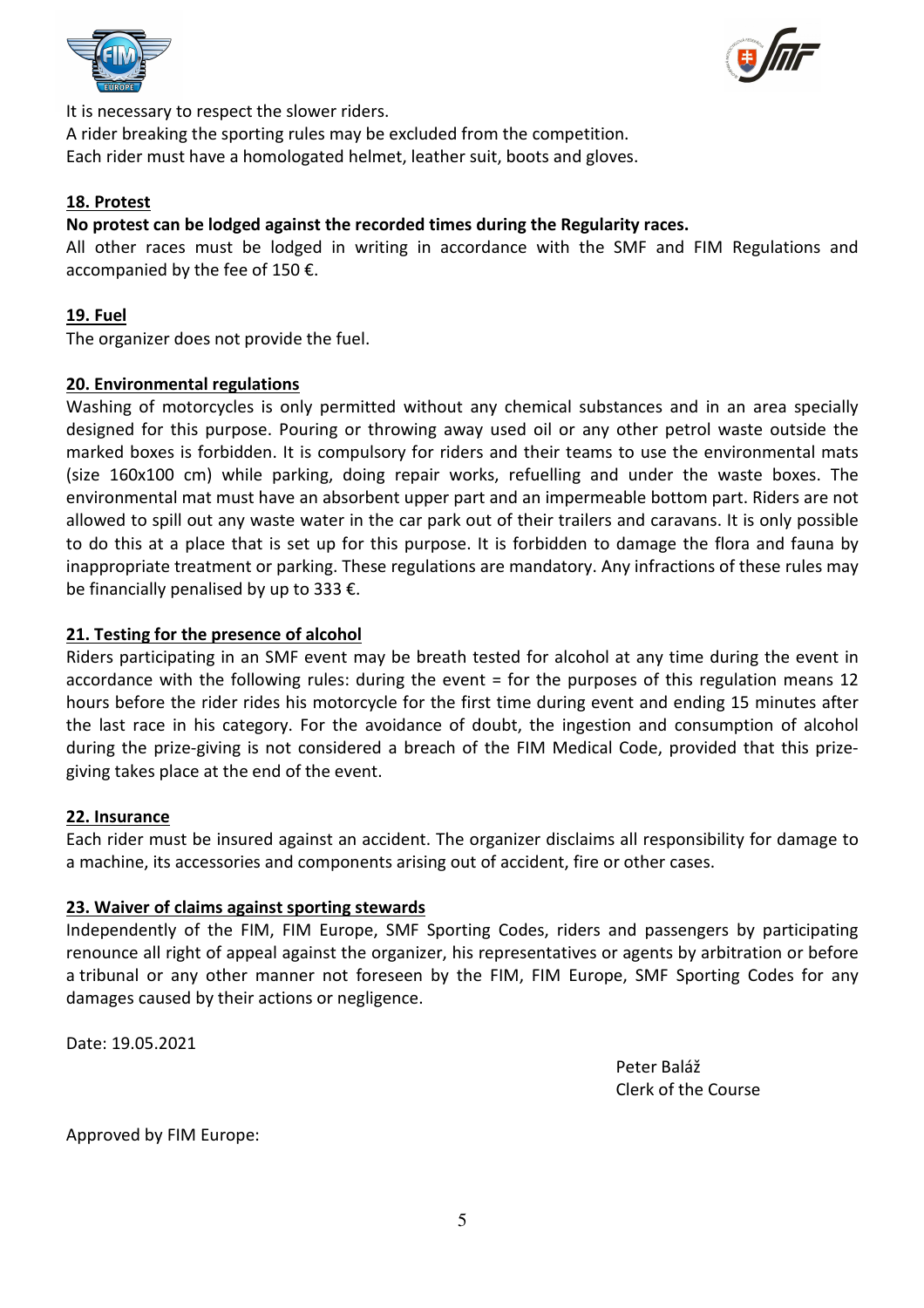



#### **FIM Europe Cup vintage regularity 2022 International Vintage Regularity Slovak Championship DUCATI SLOVAKIA CUP, BABETTA CUP 2022 + PIONIER CUP 2022**

## 12. Holíčsky zámocký okruh

**Prihláška – Nennung – Entry form** 

| Pretekár/Rider       |                            |                              |     |              |
|----------------------|----------------------------|------------------------------|-----|--------------|
| Meno/Name            |                            |                              |     |              |
|                      |                            |                              |     |              |
|                      |                            |                              |     |              |
|                      | Národnosť/ Nationality     | Dát. narodenia/Date of Birth |     |              |
|                      |                            |                              |     |              |
|                      | Telefón/Telephone          |                              |     |              |
|                      |                            |                              |     |              |
| Motocykel/Motorcycle |                            |                              |     |              |
|                      |                            |                              |     |              |
|                      |                            |                              |     |              |
|                      |                            |                              |     |              |
|                      |                            |                              |     |              |
|                      |                            |                              |     |              |
|                      |                            |                              |     |              |
|                      |                            |                              |     | Št.č./St. No |
| Class A 1            | Motorcycles                | up to year 1949              |     |              |
|                      | Motorcycles 125cc          | up to year 1978              | 2xx |              |
|                      | Motorcycles 50cc           | up to year 1990              |     |              |
| <b>Class A2</b>      | 175cc, 250 cc              | up to year 1978              | 3xx |              |
| <b>Class B</b>       | 350cc, 500cc               | up to year 1978              | 5xx |              |
| <b>Class C</b>       | up to 750cc                | up to year 1983              | 7xx |              |
| <b>Class D</b>       | up to 1300cc               | up to year 1990              | 9xx |              |
| <b>Class E</b>       | sidecar                    | up to year 1990              | 1xx |              |
|                      | Lap of Honour - Kolo slávy |                              |     |              |
| Ducati Slovakia Cup  |                            |                              |     |              |
| <b>Babetta Cup</b>   |                            |                              |     |              |
|                      |                            |                              |     |              |
|                      |                            |                              |     |              |

#### **................................................................... Podpis / Signature**

## **Uzávierka prihlášok / Entry clossing date 31.7.2022**

**Bernolákova 31, SK-920 01 Hlohovec <br>
<b>Bernolákova 31, SK-920 01 Hlohovec E-mail:** classicclub.hc@gmail.com

Classic Club Hlohovec **Mobile: +421 903 724 800**